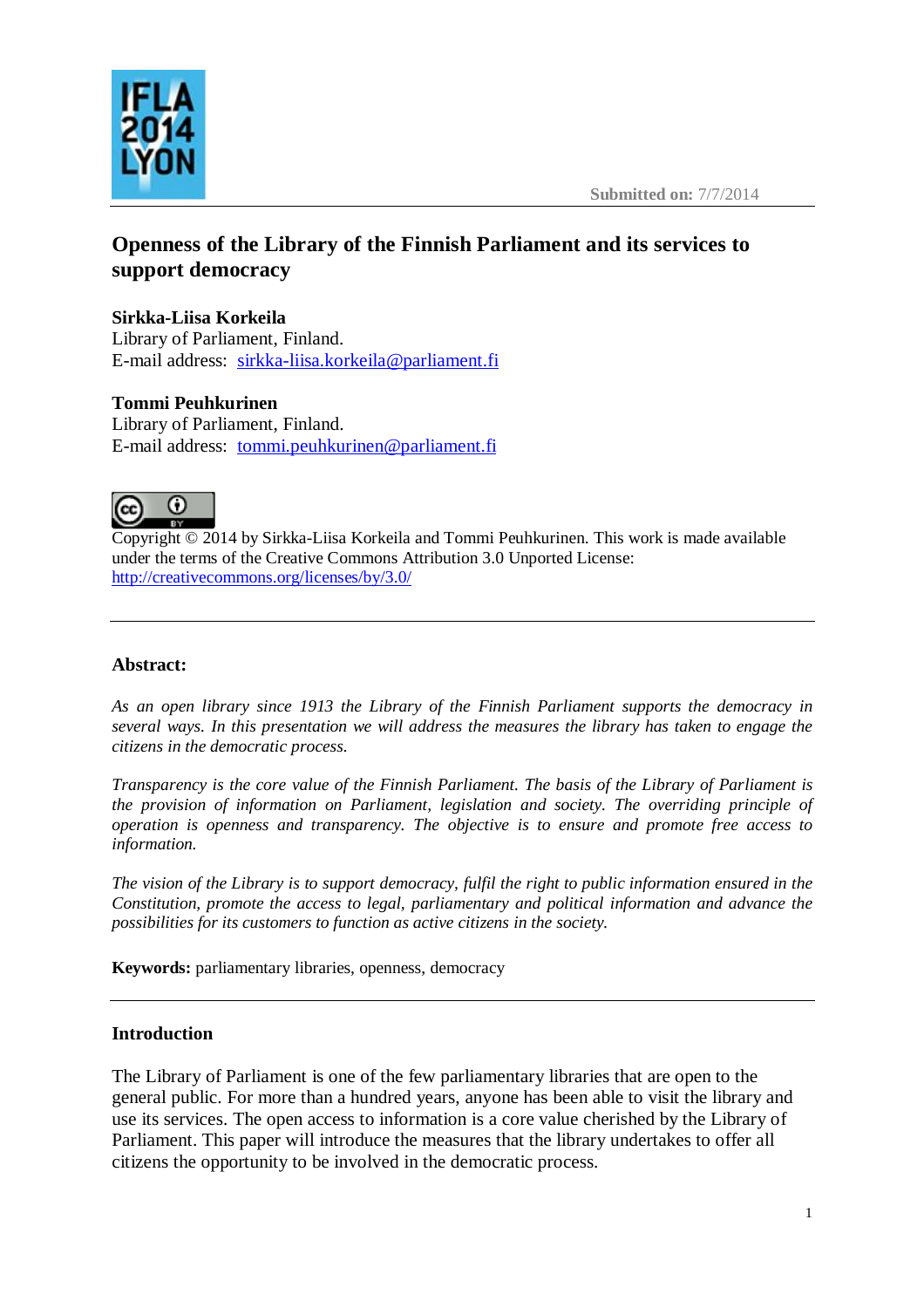### **The beginning of the open Library of Parliament**

Democracy in Finland was the result of a long process. It is an outcome of the evolution of democratic decision making and the development of the freedom of speech and equality. Beginning from the 17th century, Finns sent their representatives to a Diet. When still an autonomous grand-duchy of the Russian Empire, Finland had its own Diet from 1809 until 1906. Since 1907, Finland has had a unicameral parliament. As provided in the Parliament Act of 1906, universal suffrage and eligibility were implemented - the right to vote no longer depended on social status or gender. The reform increased the number of the enfranchised tenfold compared to the assembly of the Estates. In the 1907 general election, Finnish women were the first in the world to exercise their statutory right to vote and stand as candidates in an election. As a result, 19 female MPs were elected to the parliament in the first-ever general election held in Finland.

Since all Finnish citizens now had full political rights, the need to acquire information about politics and society grew. As early as 1908, an initiative was presented among the MPs that the Library of Parliament, which had been first opened as the Library of the Estates in 1872, should serve as a special library in the field of society and politics, and that the public would have open access to it. In 1913, the decision to open the library to the public was eventually passed.

The history of the Library of Parliament is one of gradually increasing transparency. For a hundred years, the Library of the Finnish Parliament has provided the general public with the opportunity to familiarise themselves with parliamentary documentation and work in their own library. From early on, the library collections also included material on the Parliaments of other countries. Opening the library to the public was a way of strengthening citizens' democratic rights.

#### **Providing information on Parliament, law and society as mission**

The vision of the Library of Parliament is to support democracy; fulfil the right to public information ensured in the Constitution; promote the access to legal, parliamentary and political information; and advance the possibilities for its customers to function as active citizens in the society.

In short, the Library of Parliament's operations are based on a mission to provide information on Parliament, law and society, while at the same time following its primary principle of openness and transparency. The purpose of the library is to safeguard and promote free access to information.

Public service has long been one of the key roles of the library in addition to providing services to the Parliament itself. As Section 1 of the Act on the Library of Parliament provides: "The Library of Parliament ... serves the Parliament as appropriate for its field, operates as the central archive for the Parliament as well as a public central library disseminating information on law, society and the Parliament."

#### **Services are available to all**

MPs together with their assistants and Parliamentary officials are its main customers. Supporting the work of the MPs is at the centre of library services and when selecting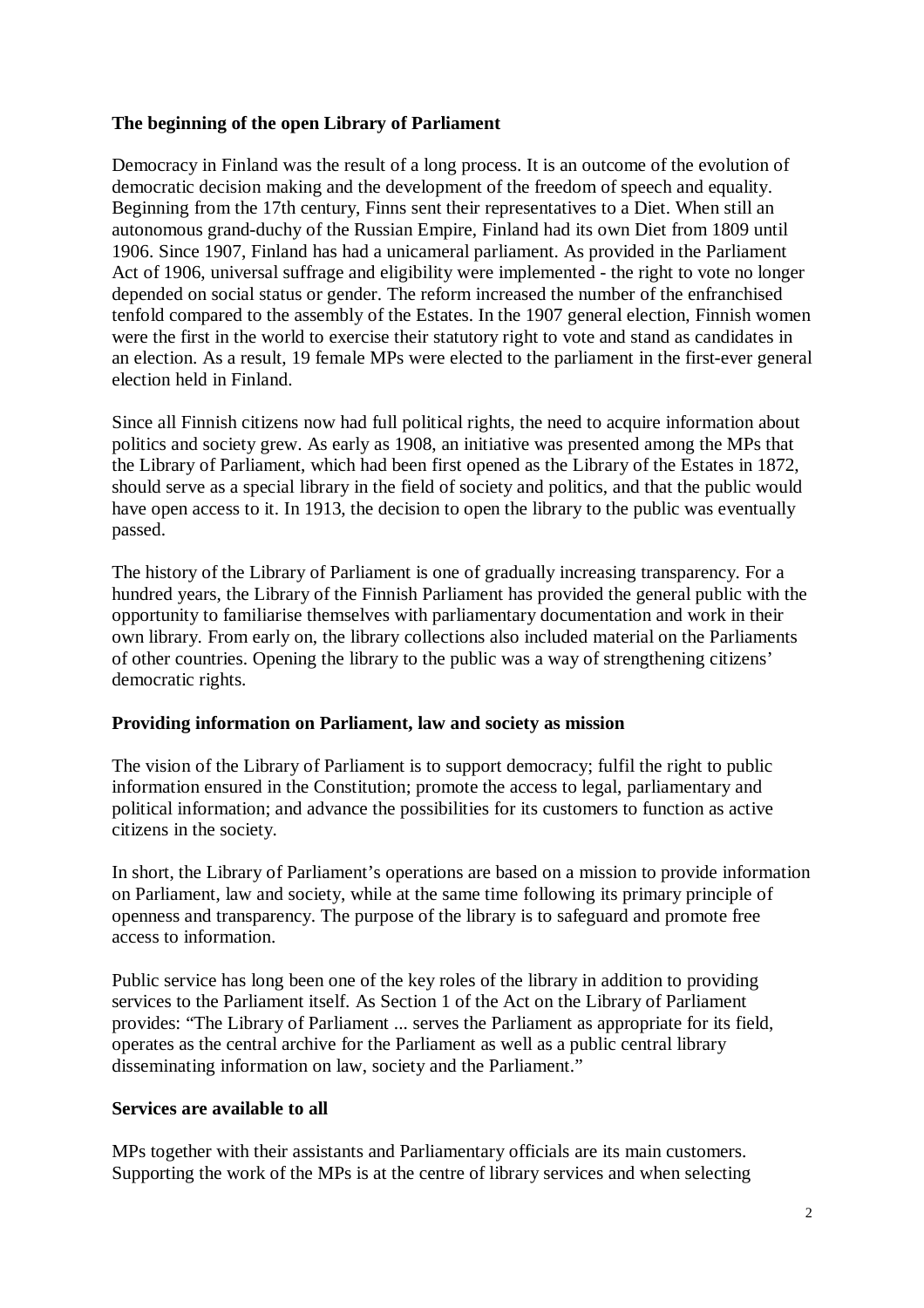materials. The library acquires literature and other materials in its designated fields to support the work of the Parliament. Fulfilling the information needs of MPs is a significant part of the democratic process.

In addition to MPs, the library's customers include students, researchers, other libraries, public sector agencies, the Council of State, businesses and the general public. Everyone is welcome to the library and anyone can use it. It is directly accessible from the street and materials can be borrowed with a library card - just like any other public library.

Items can be borrowed either directly from the library or through an interlibrary loan. The loan period is four weeks. All the basic services are provided free of charge - one of the fundamental tenets of all Finnish public libraries.

The opening hours are customer-friendly: the library is open every weekday and on Saturdays, a total of 57 hours a week 280 days a year. The number of visitors in 2013 was approximately 70,000 and the number of loans reached 80,000.

Our Information Service assists in the search for legal, social, political and parliamentary information and is happy to conduct more detailed information searches on these subjects when called for. You can submit your queries by visiting the Information Service in person, by phone or e-mail, or by completing a form on the library website. Since 2012, it has also been possible to make an appointment with the information specialists for personal guidance on the use of different information sources.

The library has several customer computers with Internet connections for independent information searches. Several Finnish and international databases as well as electronic publications have been made available.

The library has been recently fully refurbished with the addition of a room where smaller groups can convene; a magnificent new meeting and training room with state-of-the-art equipment; a beautifully restored reading room; more open-plan customer service areas with access to a wider collection than previously; and a quiet researchers' room. We also organise exhibitions related to our fields of operation.

The collection policy of the library is to provide open access to all citizens. The collections cover parliamentary, legal and social and political information. We acquire publications, and purchase user rights to and collate information on online materials with free access to our specialist fields. The library collections include some 525,000 titles. The most important tools for locating materials are the collection database 'Selma', the link database 'Elki' and the library website. Our aim is for our collections to reflect the diversity – and the incongruity – of Finnish society as well as the world at large.

#### **Parliamentary information supports democracy**

Customers have access to printed and original documents related to the work of the Parliament. We also offer consultation, training and comprehensive search services in relation to the above. The Library of Parliament also includes all the printed Parliamentary documents as both reference library copies and as loan copies. The more recent documents are available online on the Parliament's website. We have a guide available to help with the use of parliamentary documents.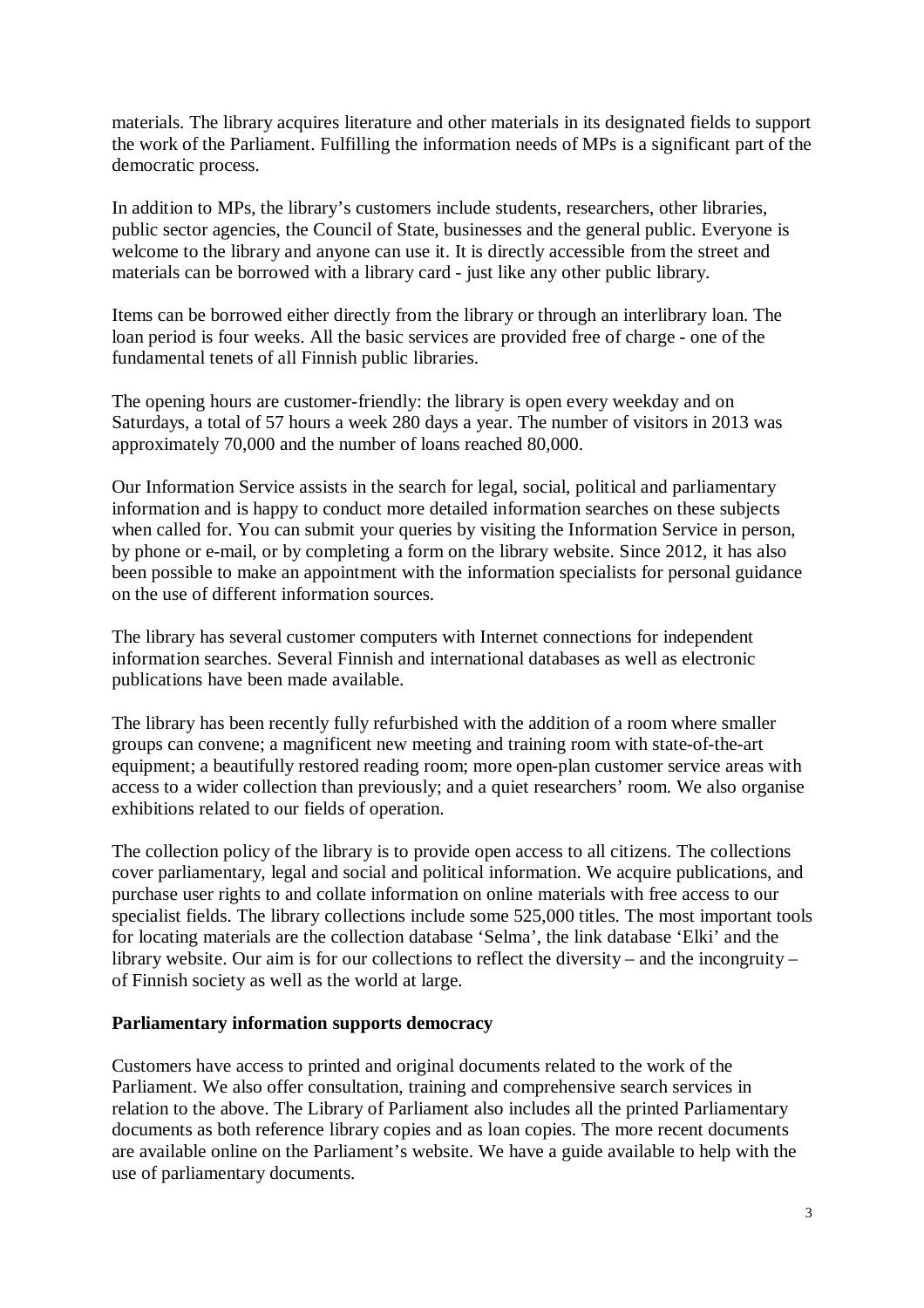The library collections also include parliamentary documents from other countries as well as literature and other materials on the Finnish Parliament and its operations, the parliaments of other countries, the history of the parliamentary institution, parliamentarism and representational democracy.

The political and legislative work of the Parliament is primarily discussed in the departments of political studies and constitutional law at different universities. In addition, the Parliament is also the subject of study for many individual academic researchers. There is also international comparative research being carried out regarding the Finnish parliament.

Furthermore, MPs are prolific published writers themselves. These works are included in a separate collection in the library beginning from 1907, when the unicameral parliamentary system was adopted in Finland. The aim of this collection is to serve research and increase the historical understanding of what MPs are like as writers or as readers.

## **The open Archive of Parliament**

The Archive of Parliament is part of the Library of Parliament and its services are similarly at everyone's disposal. The archive preserves all documentation produced in parliamentary work in the original, dating as far back as the Diet of 1863. It also contains the administrative documentation for the Parliament as well as some special collections. A large part of the materials is available on microfilm. The majority of the documents in the Archive of Parliament are public with access to restricted material subject to a special permit.

The Archive of Parliament also includes more than 160,000 photographs associated with the Finnish Parliament and parliamentary work. Photographs are available for loan free of charge from the archive for information purposes only – they may not be used for marketing or advertising – and can be viewed and downloaded via an online service. The photographs provide an additional perspective on the work of the Parliament and MPs.

The archive also includes a unique collection of interviews of former MPs, which have been recorded in the oral history archive. The goal is to document and preserve the memories, insights and views of former MPs, which would be difficult to record and document by any other method. The methodology used in oral history interviews is very different from the routine publicity in politics, to which politicians have become accustomed during their active years.

The collection of oral history from former MPs was launched by the Library of Parliament in 1988. The oral history archive currently consists of more than 360 interviews. Nearly six hours long on average, the interviews cover the political careers of the MPs, with the main focus on their Parliamentary activities. The collection is extensive, systematic and carefully maintained by international standards.

The interviews are only available for research. They have been used mostly in researching individual politicians, the history of political parties and that of the Parliament. By providing an oral history archive of former MPs for the use of researchers, the Library of Parliament supports the study of political history in Finland.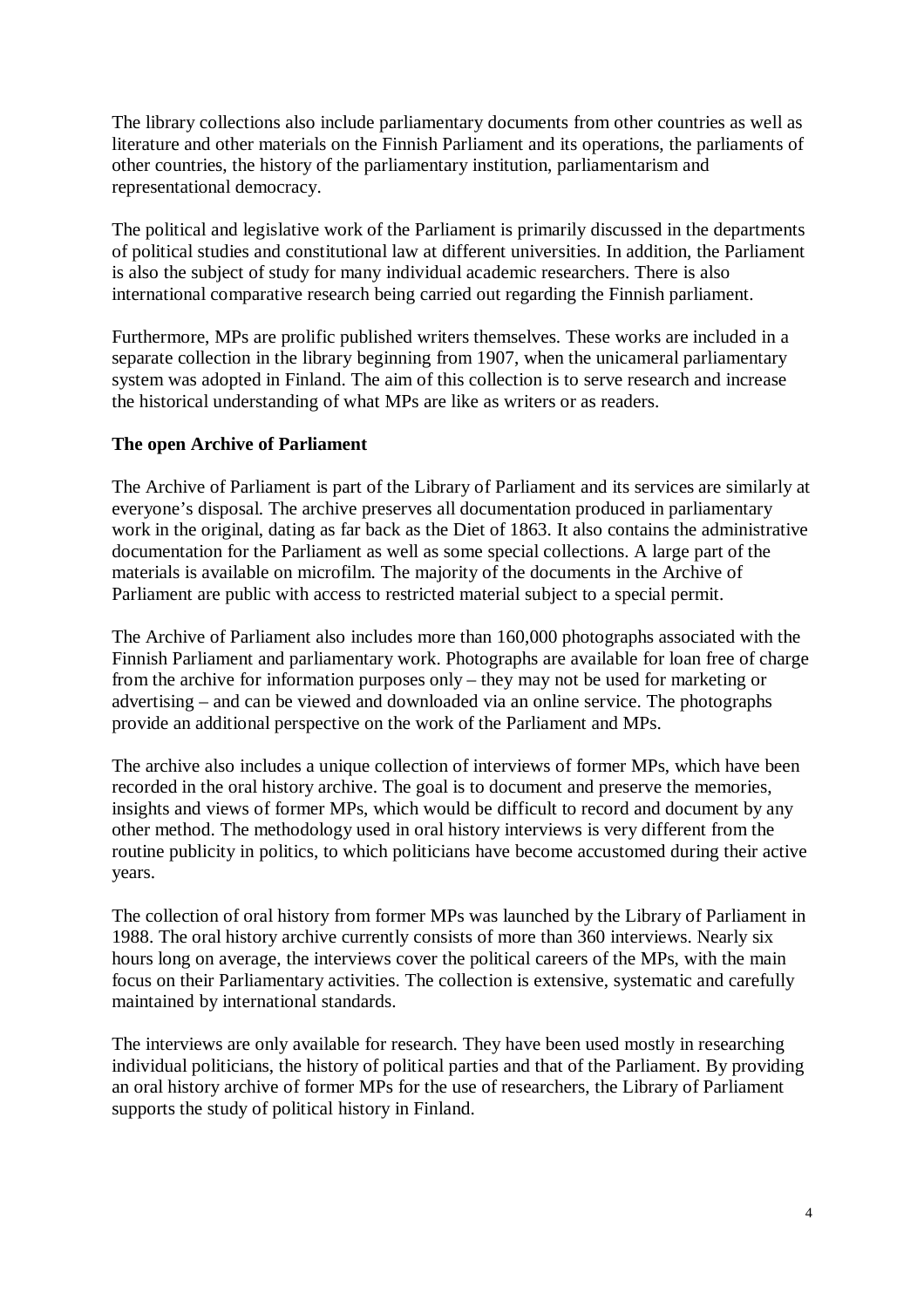### **Tools for managing legal information**

One of the roles of the Library of Parliament is to serve as the central public library on law. The library stocks extensive collections of official material and jurisprudential literature both in print and in electronic format. The collections include material on Finnish, foreign, EU and international law. Featured are statue drafting materials, statutes, conventions, case law collections and jurisprudential literature. The several databases of the library make it easy to find the right information.

The collections contain an exhaustive selection of Finnish legal literature. EU and international law as well as constitutional and comparative law, philosophy of law and legal policy are also well represented in foreign legal collections. A major part of the materials is formed by the statute drafting materials such as committee reports and working group memorandums, Finnish and foreign statutes and court decisions.

The emphasis on international jurisprudential literature is on constitutional law, EU law, international law, legal policy and comparative law. The collection also includes a topical selection of civil, criminal and procedural law literature. Our specialists have created information packages on our website on electronic legal sources in other countries, which include the constitutions, statutes, law books and statute drafting together with case law literature. Also included are databases, databanks and updated information source guides as well as legal literature housed at the library on a given country. The packages provide a good starting point for anyone looking for legal information on a specific country.

Besides the international information packages, our specialists also provide packages on key legislative initiatives taking place Finland, known as the 'LATI' packages. The packages have been allocated significant resources since 2011, each covering the period both before and during the parliamentary process, and include news, comparative legal material, literature and research concerning the initiative in question. They also provide information on how individual citizens can contribute to a given initiative. The packages are updated as long as the legislative initiative is in progress. Their purpose is to offer concise information to users on legislative initiatives that we have selected to be followed up.

The initiatives are typically of special interest to the Library of Parliament's users. Examples of completed LATI packages include those on the adoption act, the biobanking act, pre-trial investigation reform and the citizens' initiative act.

The legislative initiative packages offer members of the public the opportunity to follow up on the progress of the initiative, related research and other material as well as public debate. Our hope is that the information packages increase citizens' understanding of the legal system. The packages also support the statute drafting work and serve as channels for citizens' participation.

#### **Social sciences supporting democracy**

The Library of Parliament's social sciences collection includes topical and historical information on society and politics. The collection consists of titles on political activity, the historical evolution of states, international relations and various social problems. The collection has a wide selection on information on many different countries in addition to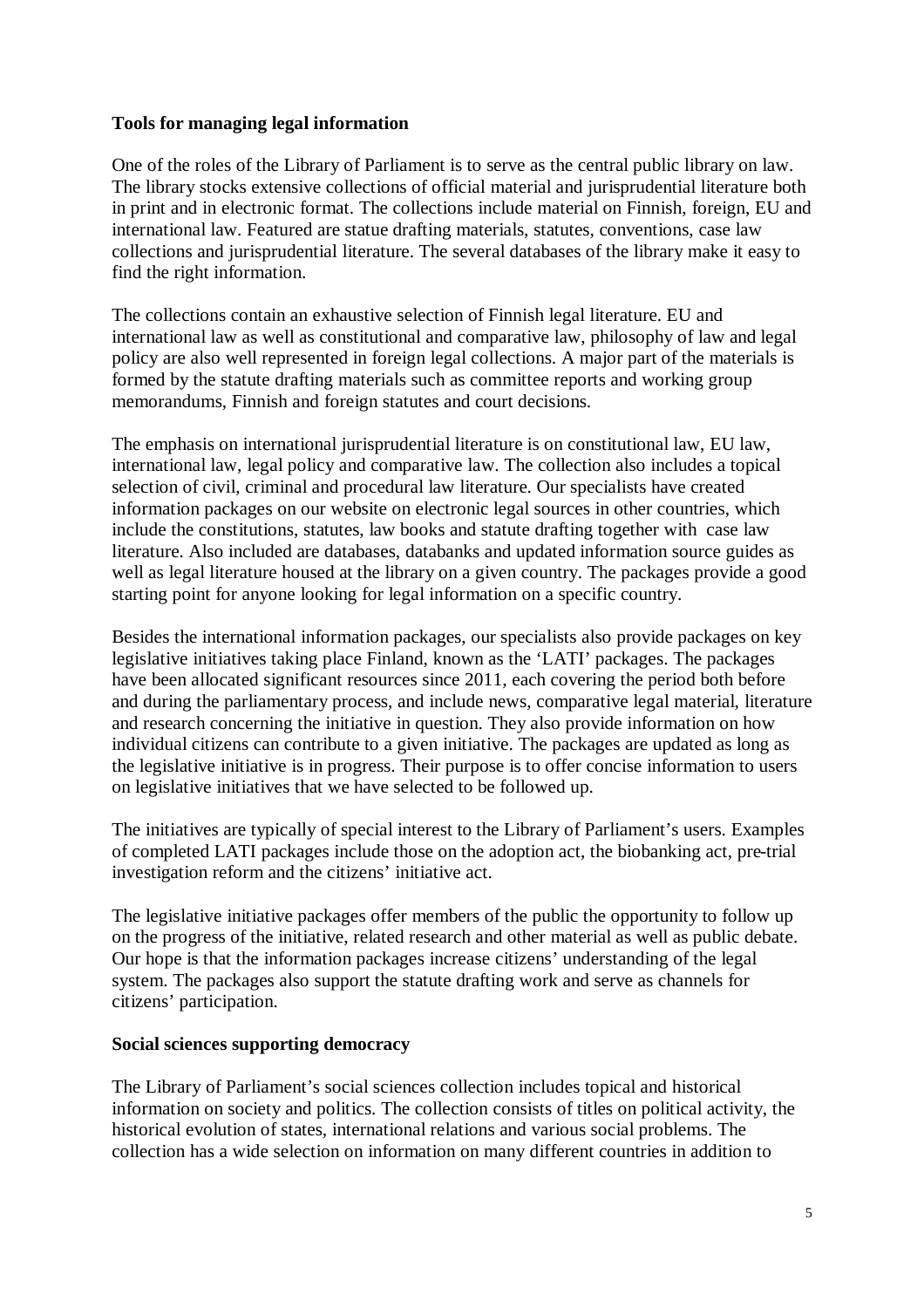Finland. It also includes Finland's largest collection of documents published by government officials.

As a public library, it is our task to support members of the public in their search for information on society. The library has a wide selection of books, periodicals and online publications on different aspects of society, including history, education, training, culture, social policy, sociology and economics.

We have also produced an information package on Finland as a state for our new website. The package discusses the state as a concept, its activities and future as well as the development of the Finnish state. In addition, on our new website we will have a package supporting citizens' participation, including information on legislation and participation channels.

The library also includes documents and publications issued by international organisations such as the European Union, OECD, the Council of Europe, and the UN and its specialist organisations. The library receives or acquires these documents either selectively or in their entirety. The library houses, for example, the largest selection of materials produced by or on the UN.

The Library of Parliament has operated since 1974 as a depository library for the EU. This means that the library regularly receives the key documents and publications issued by the EU. The collection includes even older material such as the Official Journal of the European Communities dating back to 1958. In addition to material produced by the EU itself, the EU collection also includes a large amount of other EU-related literature.

Our specialists have collated comprehensive information packages on the European Union and the European economic crisis. The EU package includes the key information sources on the EU. It has both Internet and printed sources, with the emphasis on online materials. The information package helps find information on the European Union in general and in special fields; it also describes the documents produced by different agencies, their content as well as their publication and numbering system. In addition, the package includes a list of the main EU agencies, organisations and databases. The links mostly lead to the EU's own materials and websites and to those of other organisations. All links lead to websites that are public and can be accessed free of charge.

In 2012, the Library of Parliament compiled an information package on the European economic crisis, gathering the key decisions and documents related to the issue. The purpose of this package was to enable the analysis of the processing of EU decisions at the Finnish Parliament. Our website is updated with further information on the topic. Country-specific information packages have been compiled on countries in the bailout programme: Spain, Ireland, Greece, Cyprus and Portugal.

The various information packages available on our website give the general public access to a selection of high-quality information sources selected by our specialists.